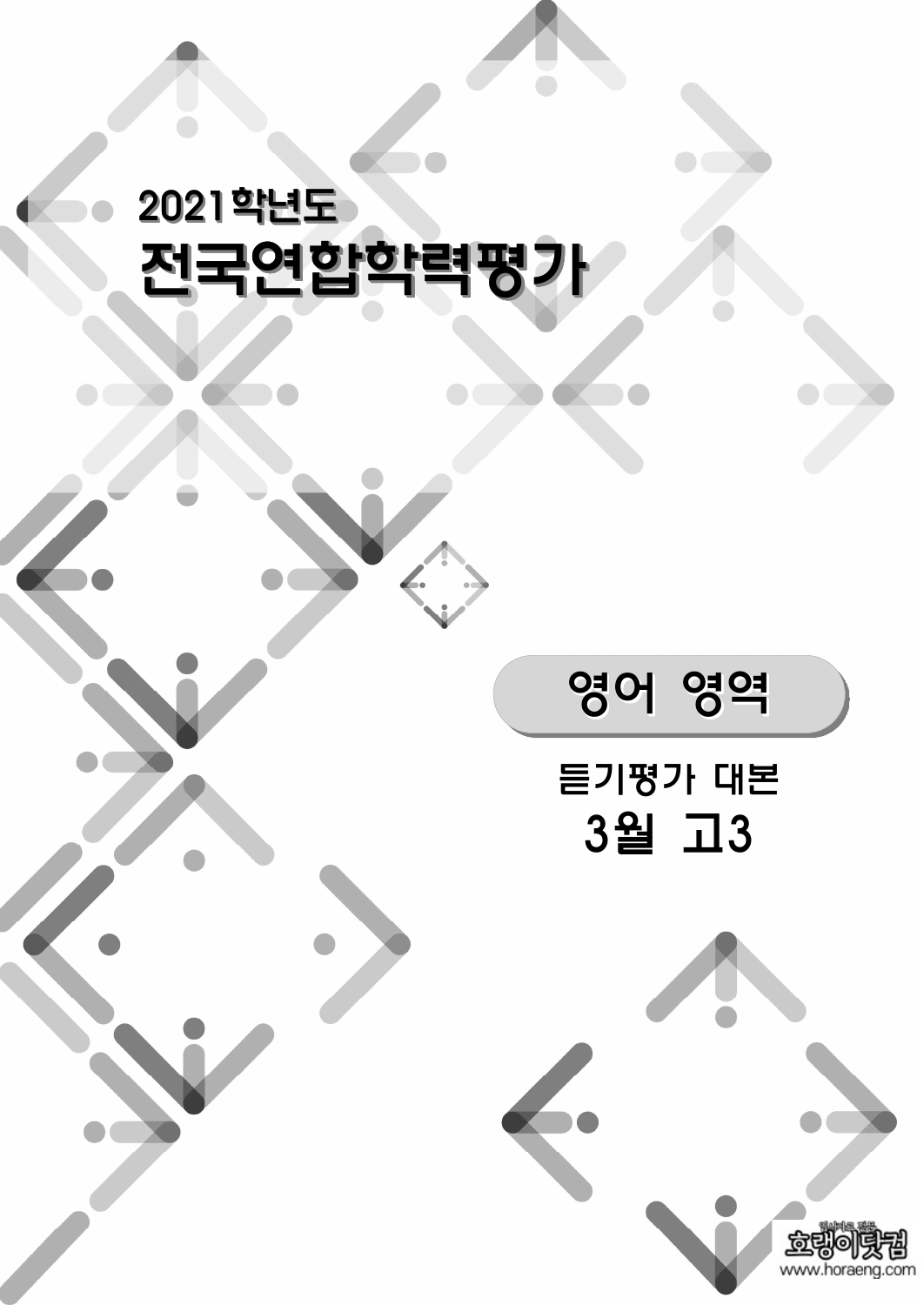### 1. 다음을 듣고, 남자가 하는 말의 목적으로 가장 적절한 것을 고르시오.

M: Hello, residents. This is Andy from the management office. We're currently collecting recyclable garbage twice a week, on Wednesdays and Sundays, from 7 a.m. to 9 p.m. But we've had a lot of complaints from residents concerning the time, location, and smell. We're doing our best to address these complaints but it's been difficult to come up with satisfactory solutions. So, to deal with this matter effectively, we're going to hold a public hearing at the community hall on Friday, March 26, at 8 p.m. We're asking everyone to attend the public hearing. Thank you in advance for your cooperation.



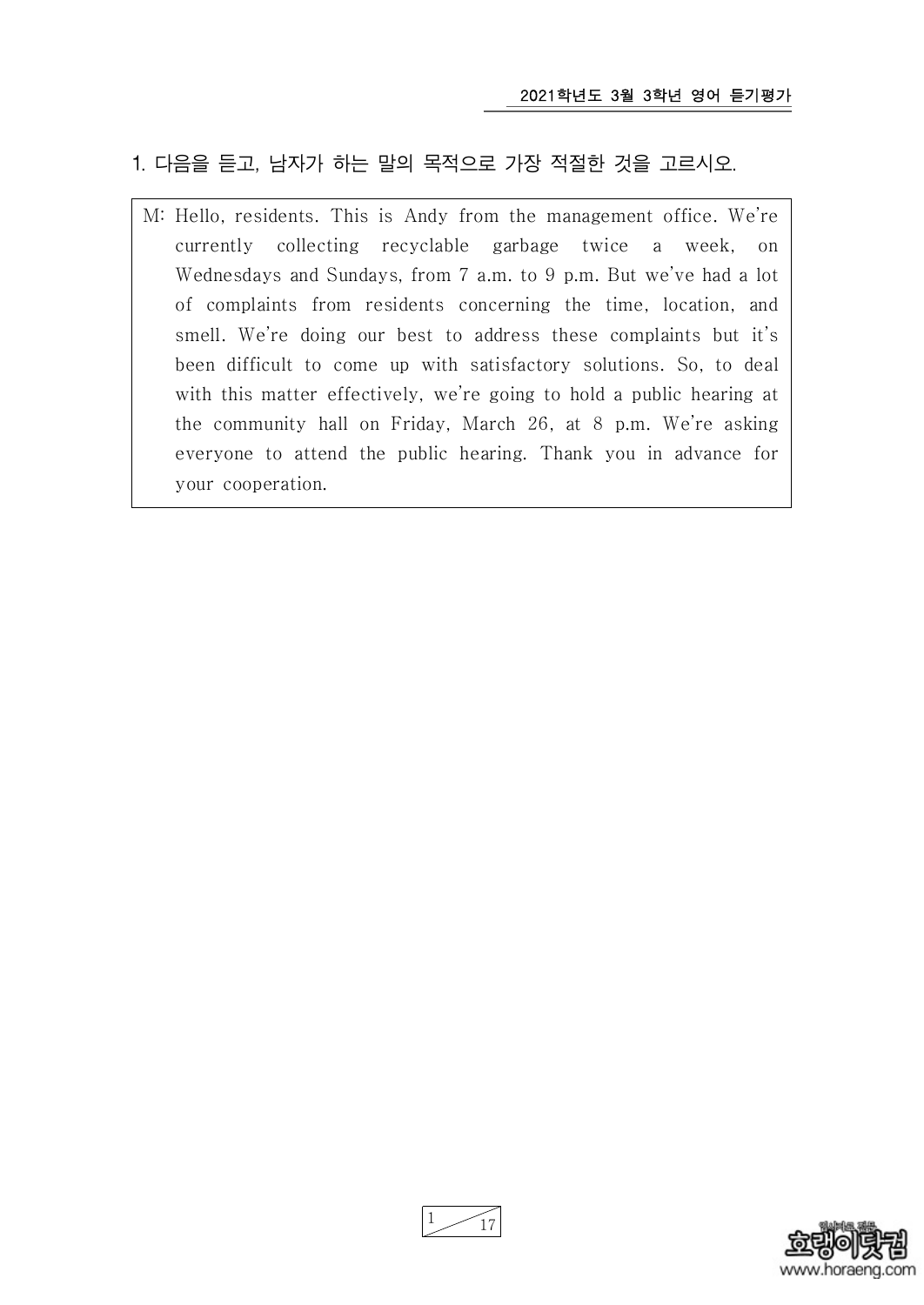#### 2. 대화를 듣고, 여자의 의견으로 가장 적절한 것을 고르시오.

- W: Eric, I made this pizza myself. Try some.
- M: Thank you, Yujin. *[Pause]* Mmm.... It's delicious!
- W: Is it? I watched a cooking video and followed the recipe from it.
- M: You're a really good cook. Not everyone can just watch a video and make delicious food like you just did.
- W: Well, I think it's all thanks to the cooking tools I've recently bought.
- M: Cooking tools? You mean utensils?
- W: Yes. Having the right utensils makes cooking much easier.
- M: You seem to be very happy with your utensils.
- W: Yeah. They make cooking more enjoyable.
- M: Oh, that's why you're totally into cooking these days!
- W: Definitely.
- M: Now I understand why chefs emphasize the importance of using the right utensils in cooking.



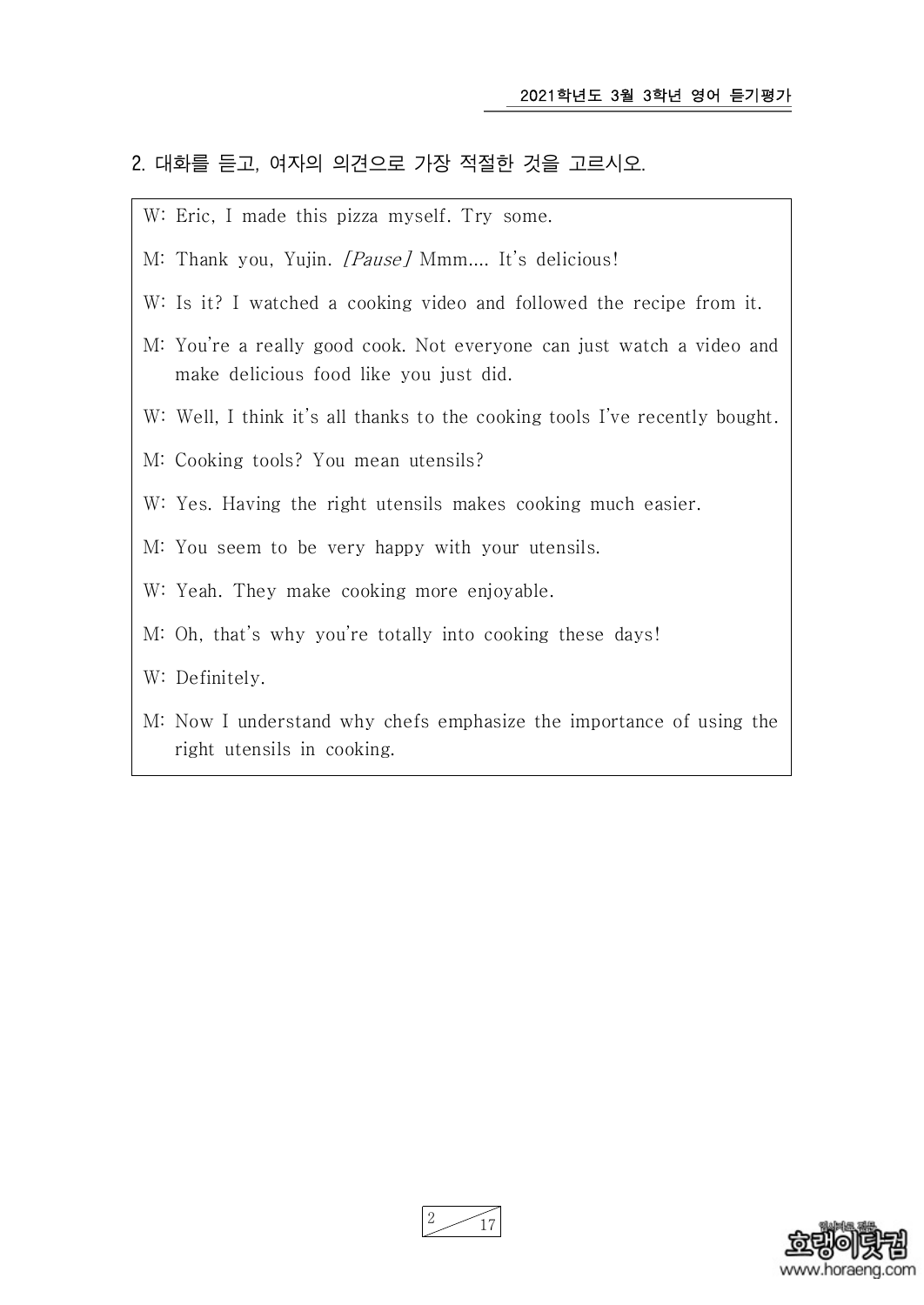#### 3. 대화를 듣고, 두 사람의 관계를 가장 잘 나타낸 것을 고르시오.

- M: Hi, Sofia. What did you do with the bouquet you made last Friday?
- W: Hi, Brandon. I had it delivered to my friend. She was really happy to get it.
- M: Did you tell her you made it yourself?
- W: Yes. I also told her that I made it in your class. She said she'd like to learn from you, too.
- M: I'm glad to hear that. Why don't you invite her to join my class sometime?
- W: Yeah, I suggested signing up for the next one-day class together.
- M: Good. You will get to spend quality time together.
- W: I think so, too. I'll let her know how to register.
- M: Thank you. Today you'll learn how to arrange spring flowers in a vase. Look here. I've made this one in advance.
- W: Wow, it looks gorgeous. I can't wait to make one myself.
- M: Okay. Shall we get started?



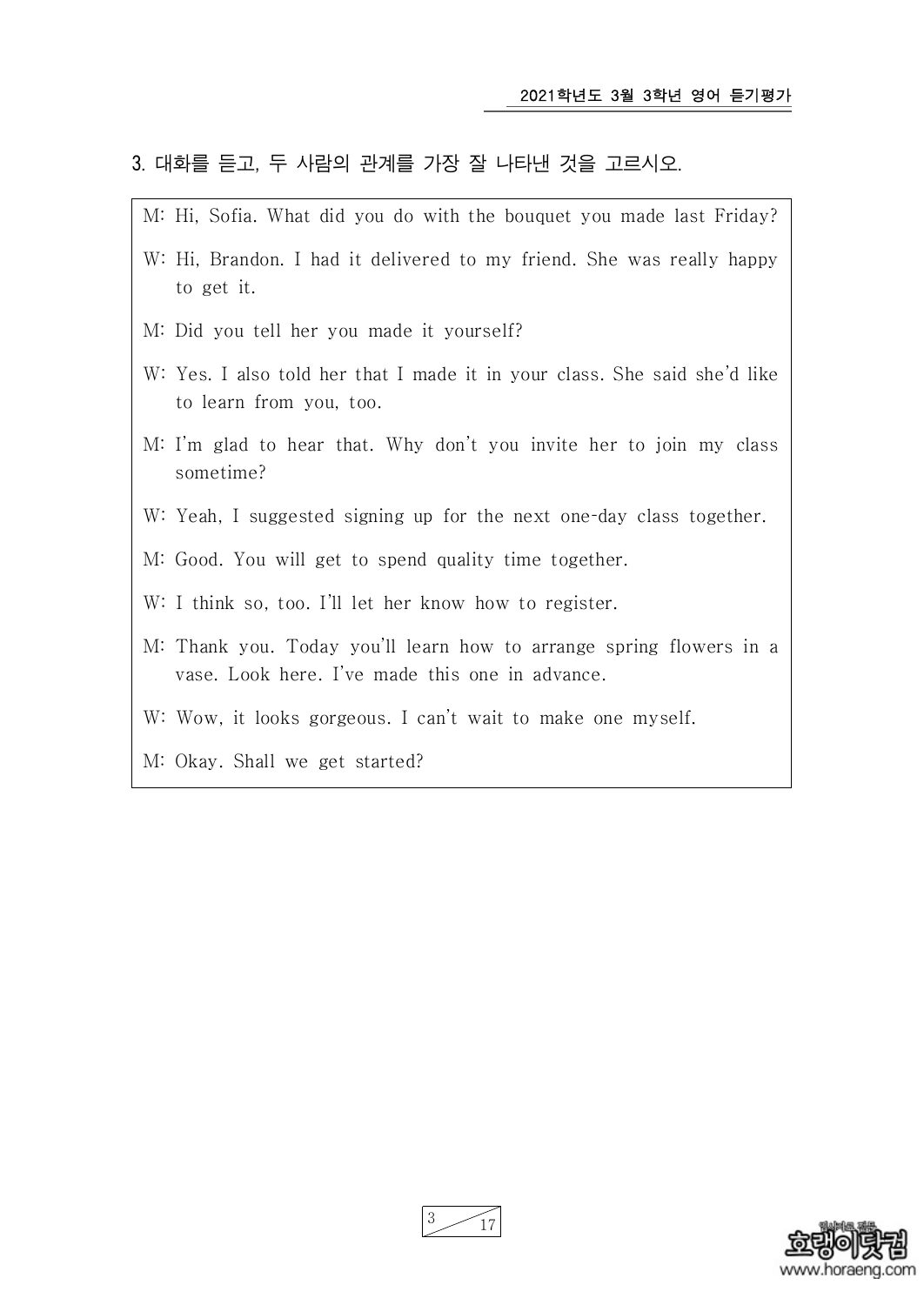#### 4. 대화를 듣고, 그림에서 대화의 내용과 일치하지 않는 것을 고르시오.

- M: Rachel, I heard you adopted a puppy.
- W: Yes. His name is Coco. I've rearranged the living room for him. Take a look at this picture.
- M: Let's see. Oh, this must be Coco. He's playing with a ball.
- W: Yes. It's his favorite toy.
- M: I see. Is this striped tent for Coco?
- W: Yeah. I bought it for him last week.
- M: It looks cozy. You also put the steps in front of the sofa. What are they for?
- W: They're pet steps to help Coco get on the sofa.
- M: Ah, he can't jump onto it yet. Hey, Rachel, what's this elephant toy on the sofa?
- W: It's another toy for Coco.
- M: Well, is he being toilet trained?
- W: Yes, he is. Do you see the two pads near the potted plant? I'm using them for his toilet training.
- M: Good. Everything seems to be perfect for Coco.



17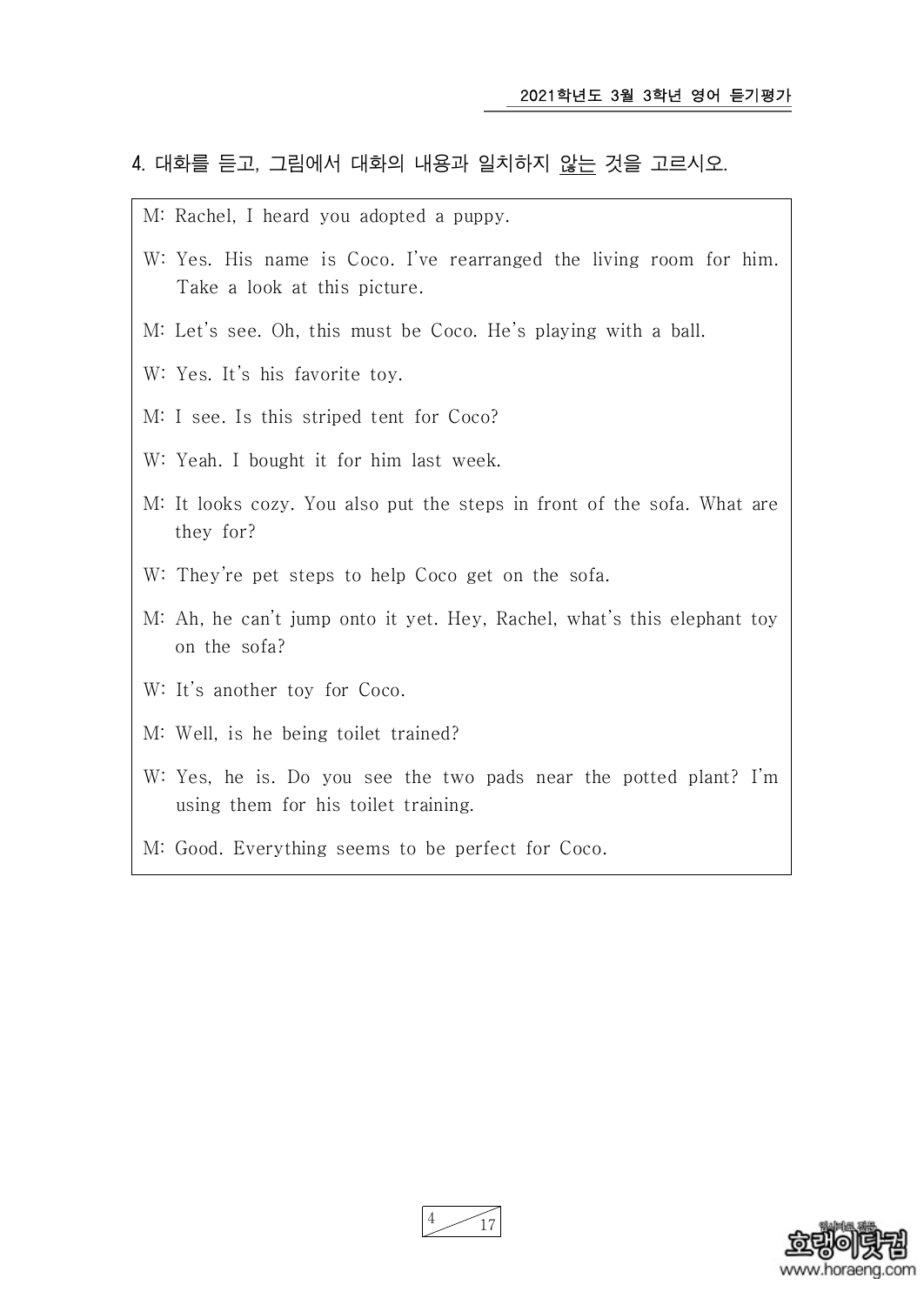#### 5. 대화를 듣고, 여자가 남자를 위해 할 일로 가장 적절한 것을 고르시오.

[Cell phone rings.]

- M: Hi, Ms. Clark.
- W: Mr. Dickson, where are you? The students' soccer final starts in 30 minutes.
- M: I'm on the playing field, checking the ground conditions.
- W: Well, I just made an announcement to the students about the match.
- M: Thank you. I've already set up cameras to film the match.
- W: Okay. How about extra batteries? Do you have them?
- M: I checked. They're in the camera bag.
- W: What about the first-aid kit? We might need it during the game.
- M: The school nurse will bring it before the game.
- W: I see. Did you bring the ice water for players to drink?
- M: Oh, I forgot. Could you bring it for me? It's in the fridge.
- W: Okay. I'll take it to the field right away.

M: Thanks.



 $5 \frac{17}{2}$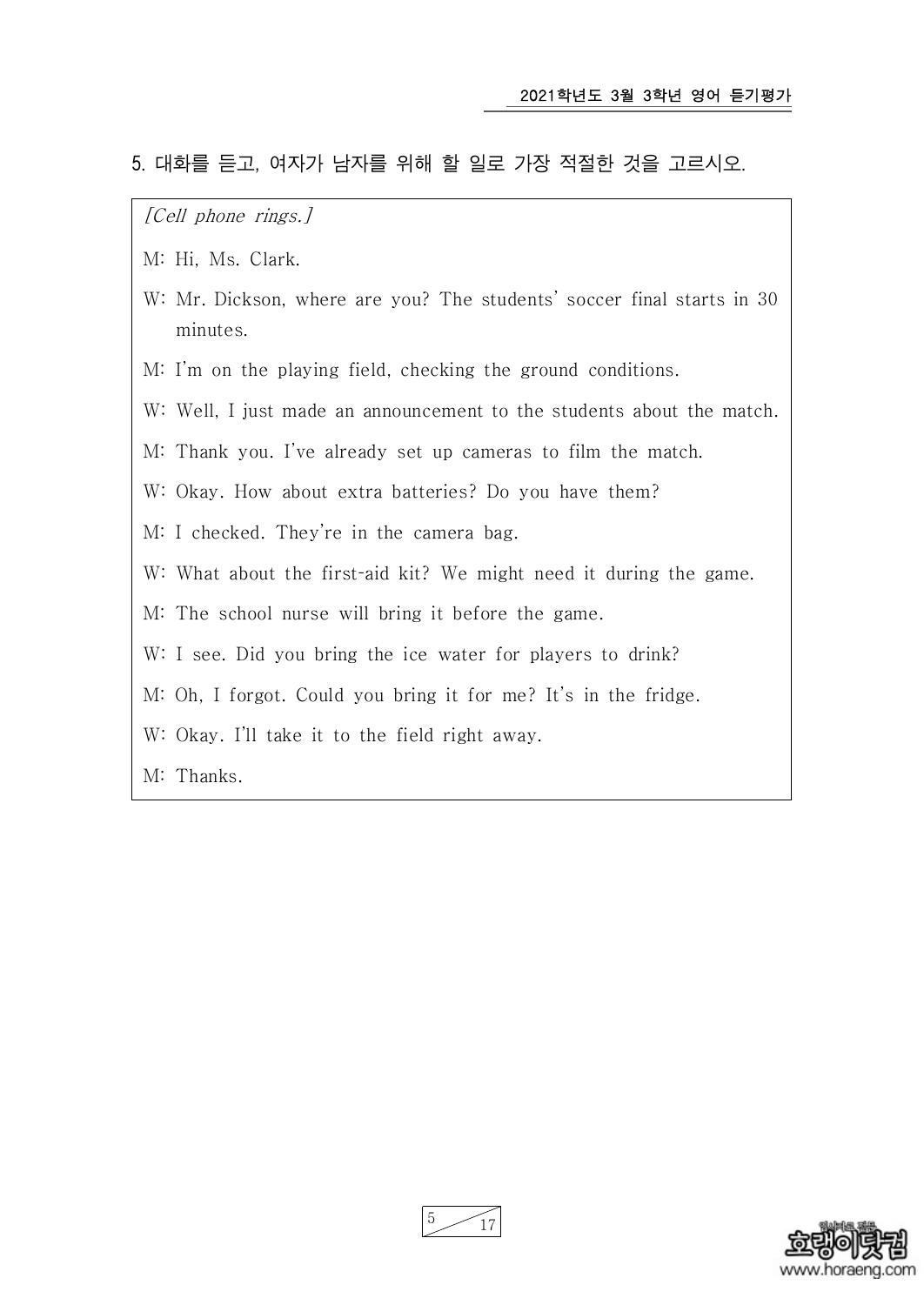#### 6. 대화를 듣고, 남자가 지불할 금액을 고르시오.

- W: Welcome to Jo's Fragrance. How may I help you?
- M: Hello. I want to buy a bottle of Wild Silverbell for my sister's birthday.
- W: I see. It's a very popular perfume these days.
- M: My sister really loves its scent. How much is it?
- W: This small bottle is \$80, and that larger one is \$100.
- M: I'll take the larger one.
- W: Okay. We also sell candles with the same scent for \$50 each.
- M: Oh! My sister really likes scented candles. I'll take a candle, too.
- W: Great. Since you're buying two items, you also get a 10% discount voucher. You can use it for your next purchase.
- M: I see. Could you wrap them up, please?
- W: Sure. Gift-wrapping is free, but we can tie a ribbon on it for an extra dollar.
- M: I don't need a ribbon. Just gift-wrap them, please. Here's my credit card.



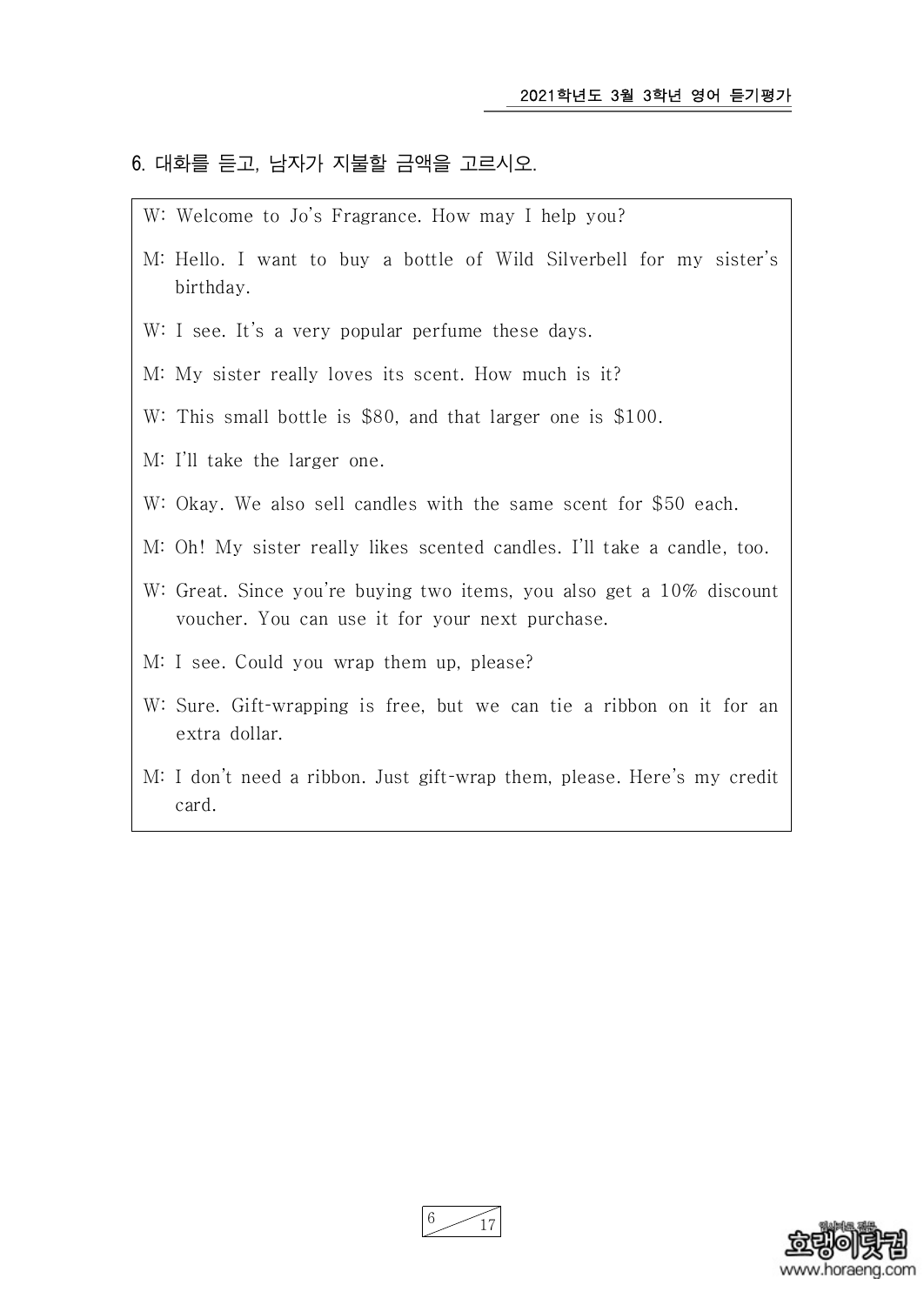#### 7. 대화를 듣고, 여자가 다른 주문처를 찾고 있는 이유를 고르시오.

- M: Ms. White, what are you doing on the Internet?
- W: Oh, Mr. Brown. I'm looking for a store to order some file folders for my class.
- M: Oh, I thought you already ordered them, didn't you?
- W: Actually, I didn't. I thought I had found the right store, but now I changed my mind.
- M: Did you find a store that offers lower prices?
- W: No. The store I found was the cheapest and even had free delivery.
- M: Then, were the file folders sold out?
- W: No. They have plenty in stock.
- M: If so, why are you still searching for another store?
- W: Because their scheduled delivery will take too long. I need the folders tomorrow.
- M: I see. So, you're looking for a store with faster delivery, right?
- W: Yes. The sooner, the better!



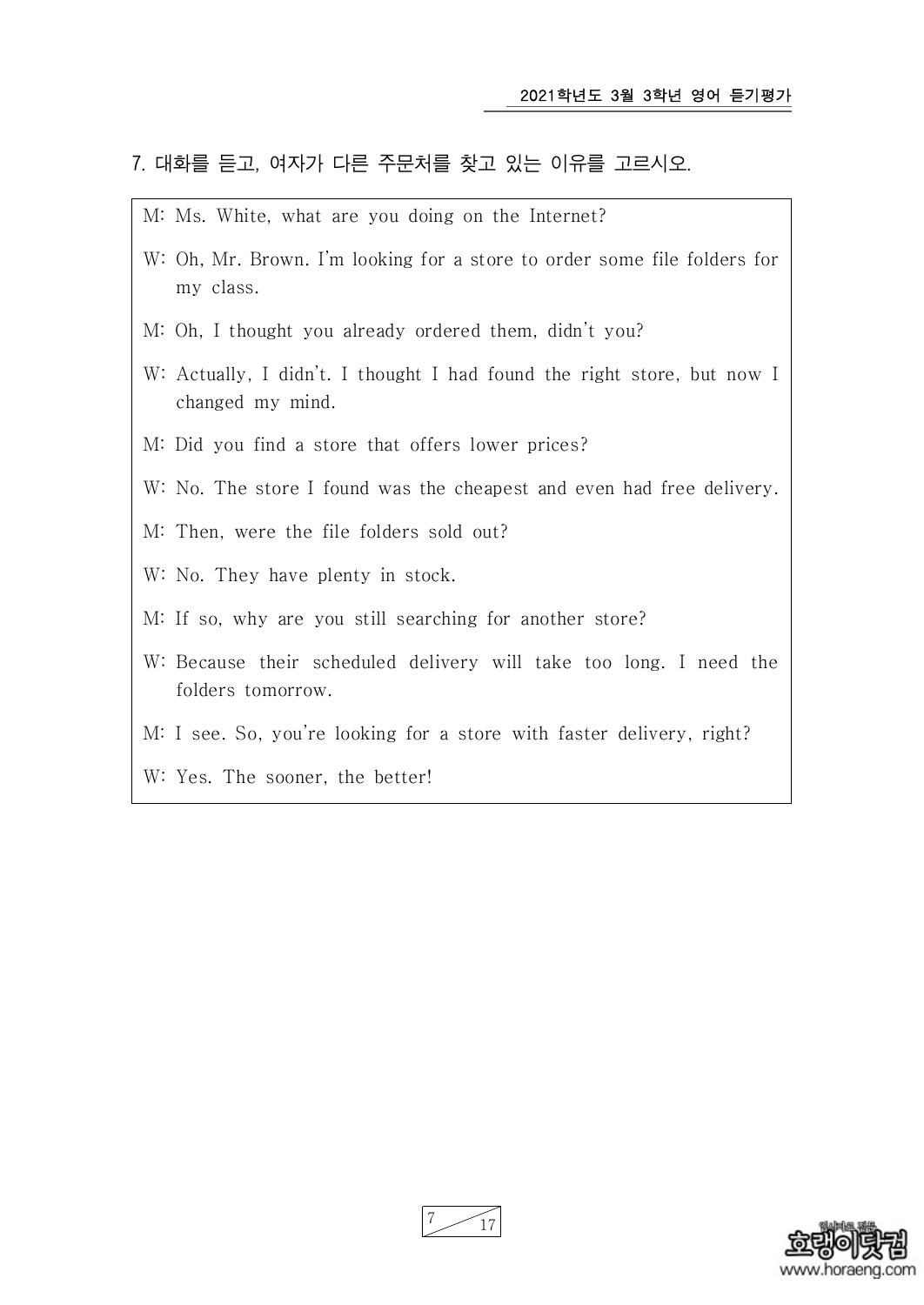#### 8. 대화를 듣고, Delizia에 관해 언급되지 않은 것을 고르시오.

- M: Hello, viewers! I'm currently at one of the popular restaurants, Delizia. I'm here with the manager of Delizia.
- W: Hi, viewers. I'm Laura, the manager of Delizia.
- M: Laura, Delizia is the oldest Italian restaurant in our city, isn't it?
- W: Yes. It was founded in 1906.
- M: Wow! Could you tell us who founded it?
- W: Fabio Cannavaro. Today, his granddaughter runs it.
- M: Oh, it's a family business. Tell us more about Delizia.
- W: Our restaurant is famous not only for its food, but also for its architectural value.
- M: I see. I know Delizia was used as a location for some famous movies.
- W: Right. The movie, From Rome with Love, was recently filmed in our restaurant.
- M: Impressive! And Delizia has a very romantic outdoor garden, doesn't it?
- W: Yeah. It's often used for weddings.
- M: That's good. Now, could you show me around the garden?
- W: Sure. Come this way, please.

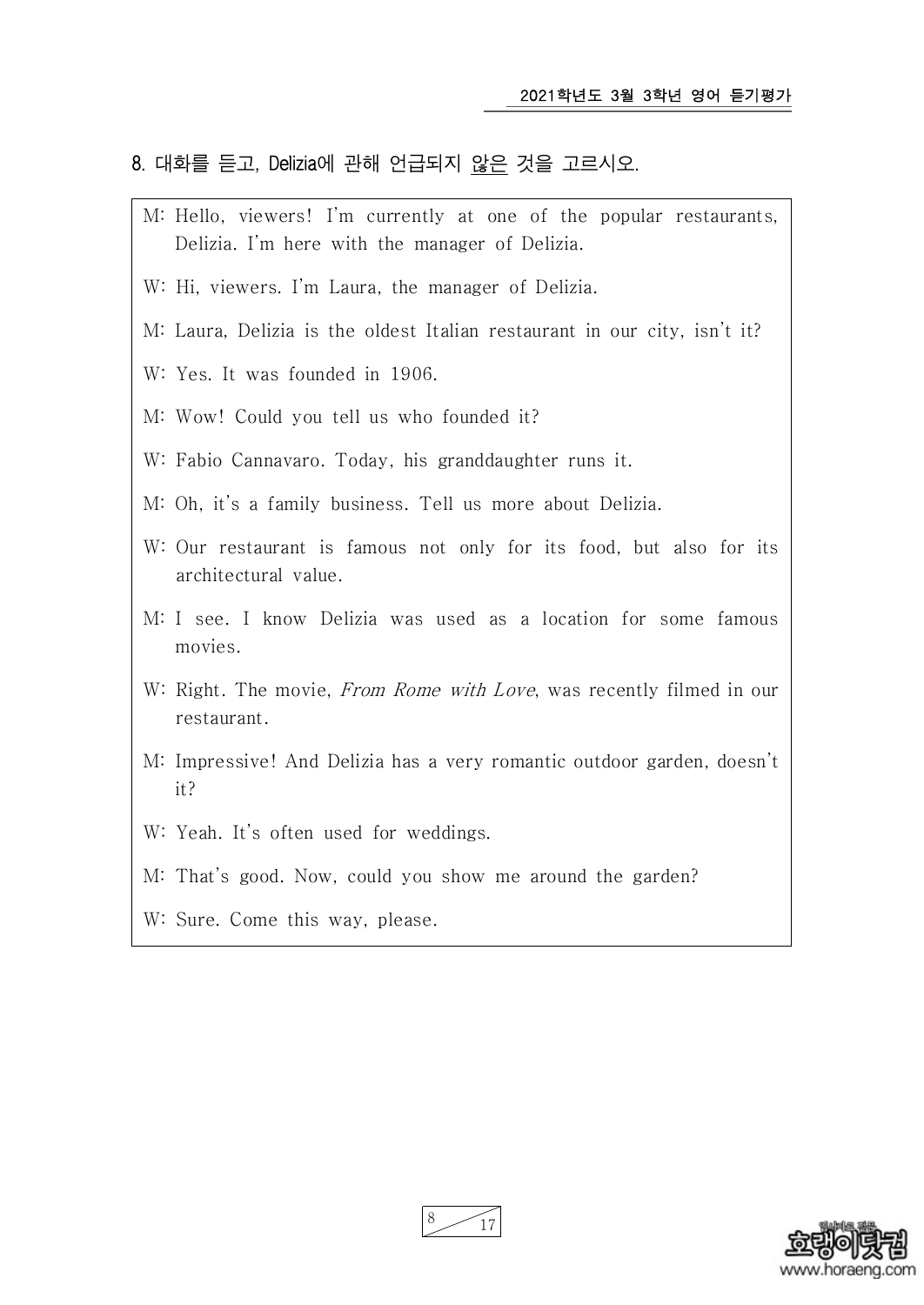- 9. Nest Cave Boat Tour에 관한 다음 내용을 듣고, 일치하지 않는 것을 고르시 오.
	- W: Hello, listeners. Are you looking for a special activity for the upcoming holidays? Nest Cave Boat Tour is here for you. You can explore the cave on a one-hour guided boat tour. Up to ten people are allowed on each boat. Along the way, you can hear about the history and geological features of the cave. You can even see glowworms deep inside, but taking photos is not permitted inside the cave. With your cameras off, just enjoy the mysterious light from the glowworms. For this wonderful cave tour, you need to make a reservation in advance. For reservation, please visit our website. Thank you.



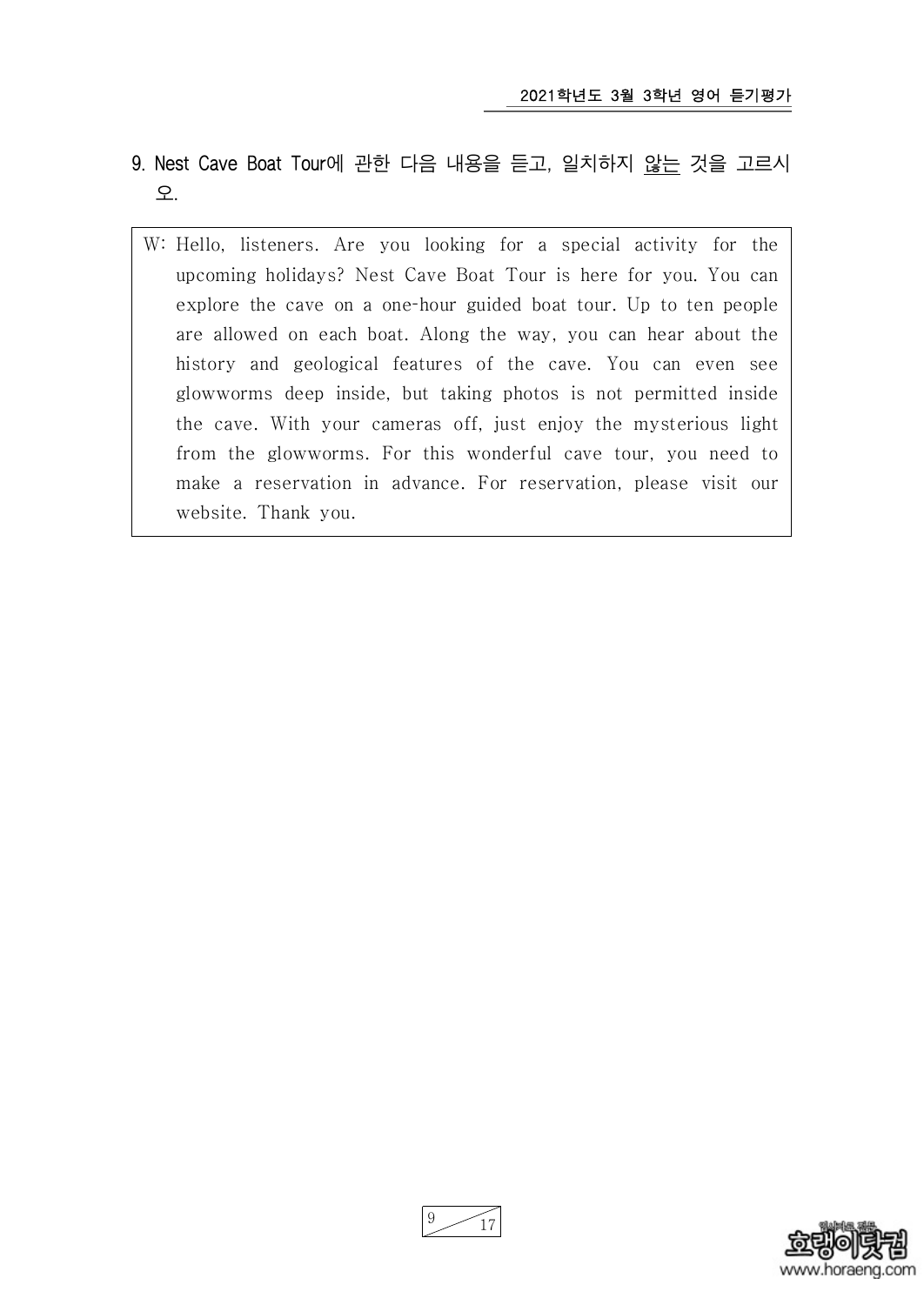# 10. 다음 표를 보면서 대화를 듣고, 두 사람이 주문할 사다리를 고르시오.

- W: Honey, what are you looking at on the computer?
- M: I'm looking for a stepladder. We need one for when we do housework.
- W: Good idea. Let me see. All of these five ladders look good.
- M: Yes, but let's exclude this one. It's too much to spend over \$100 for just a ladder.
- W: I agree. What about the height?
- M: Considering our house, it should be at least 120 cm.
- W: Okay. I think the weight a ladder can support is also important.
- M: Oh, definitely. It should be able to hold more than 100 kg.
- W: Right. Then we only have two options now.
- M: Yes. Wouldn't it be better to buy a ladder that can fold?
- W: Of course. It'll take up less storage space.
- M: I agree. Let's order it now.



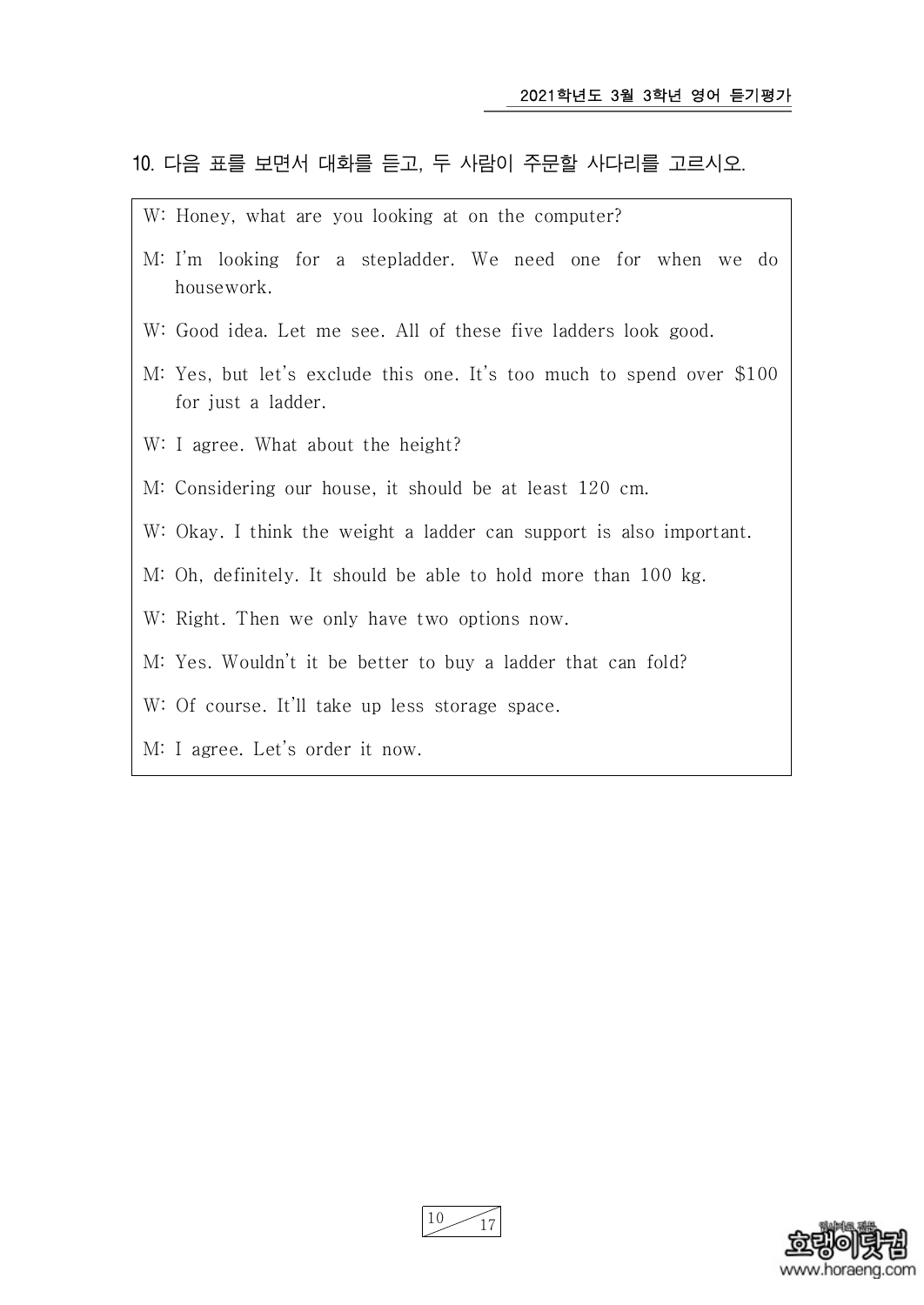- 11. 대화를 듣고, 여자의 마지막 말에 대한 남자의 응답으로 가장 적절한 것을 고르시오.
	- W: Excuse me. Can you tell me how I can get to Harriot Department Store?
	- M: Sure. Go straight ahead until you find exit 5.
	- W: Thank you. Is the department store close to exit 5?
	- M:



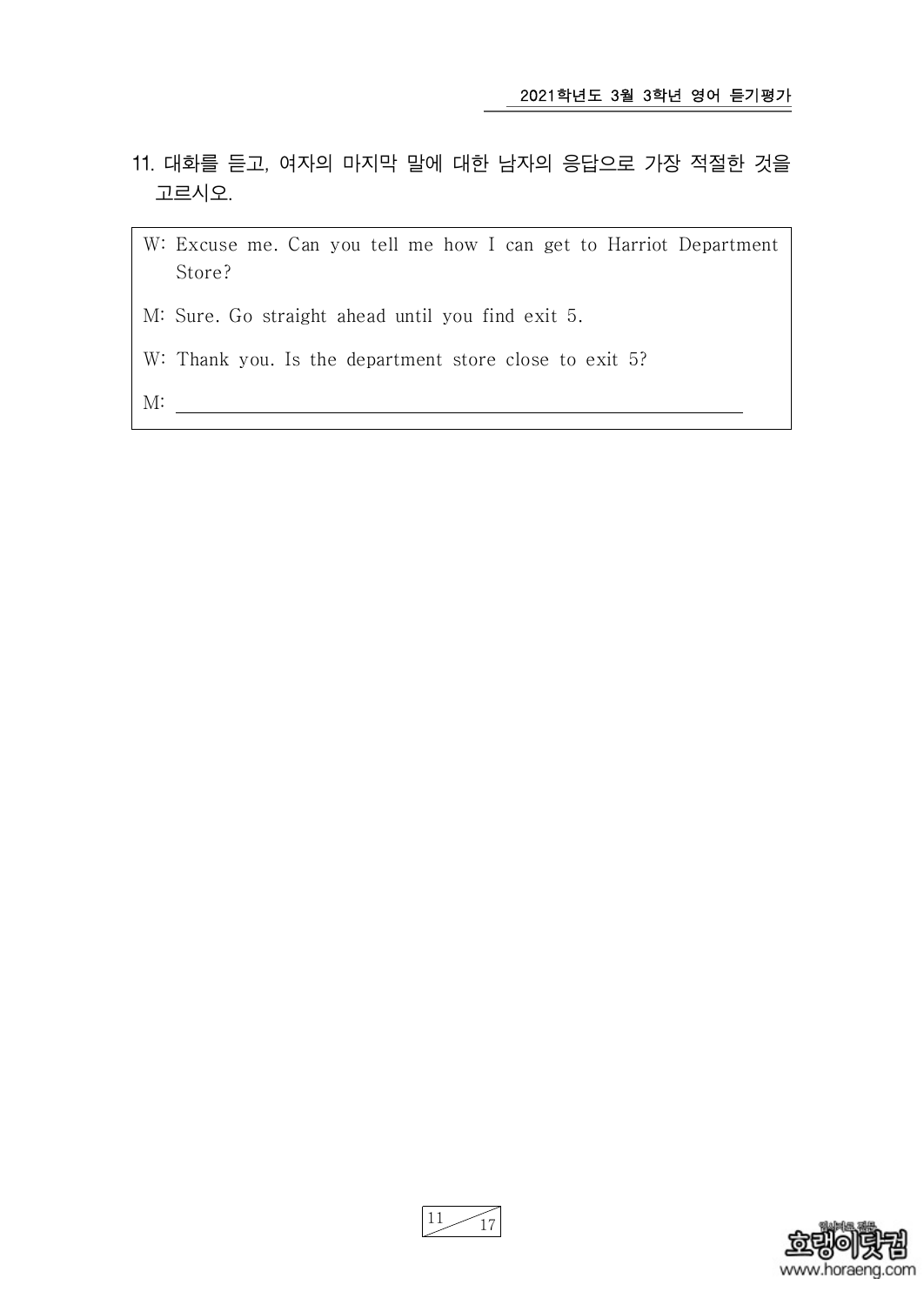- 12. 대화를 듣고, 남자의 마지막 말에 대한 여자의 응답으로 가장 적절한 것을 고르시오.
	- M: Hi, Mom. I'm home.
	- W: Oh, you're back from your baseball practice early today.
	- M: Yeah. While I was waiting at the bus stop, Daniel's mom drove by and gave me a ride.

W:



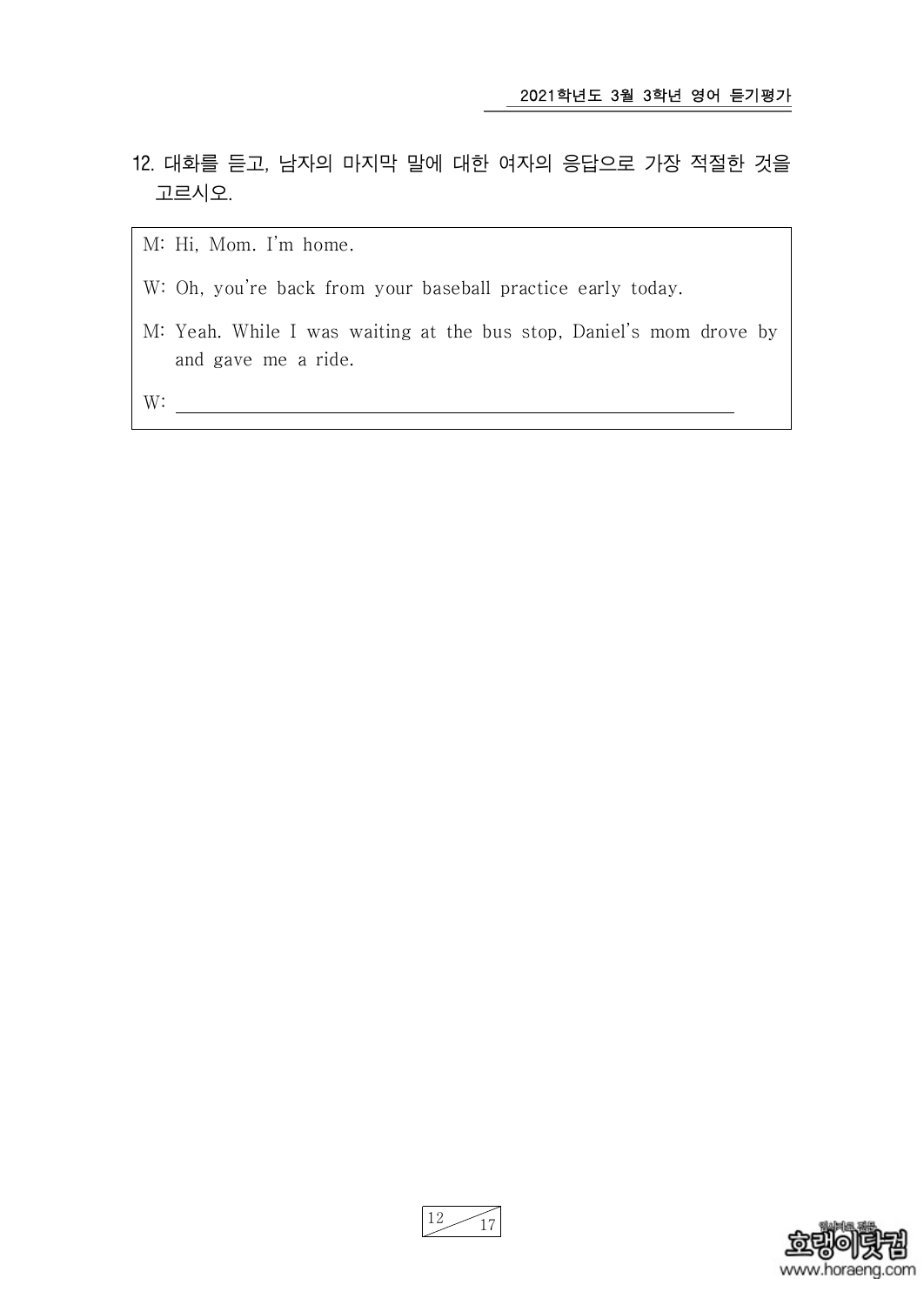- 13. 대화를 듣고, 여자의 마지막 말에 대한 남자의 응답으로 가장 적절한 것을 고르시오.
	- W: What's the tune you're humming, Kevin?
	- M: Ah, it's a song I sang in choir last week.
	- W: I didn't know you were in a choir!
	- M: It's just a small choir. We meet every Wednesday night and sing together.
	- W: What kind of songs does the choir sing?
	- M: A real mix, actually. We do classical, jazz, pretty much anything you can think of.
	- W: That sounds fun.
	- M: You seem interested. How about joining our choir?
	- W: Well, I love music, but I'm not a good singer.
	- M: It doesn't matter. What matters is that you enjoy what you're doing.
	- W: Then I guess I'll give it a try.

M:



 $13 \frac{17}{17}$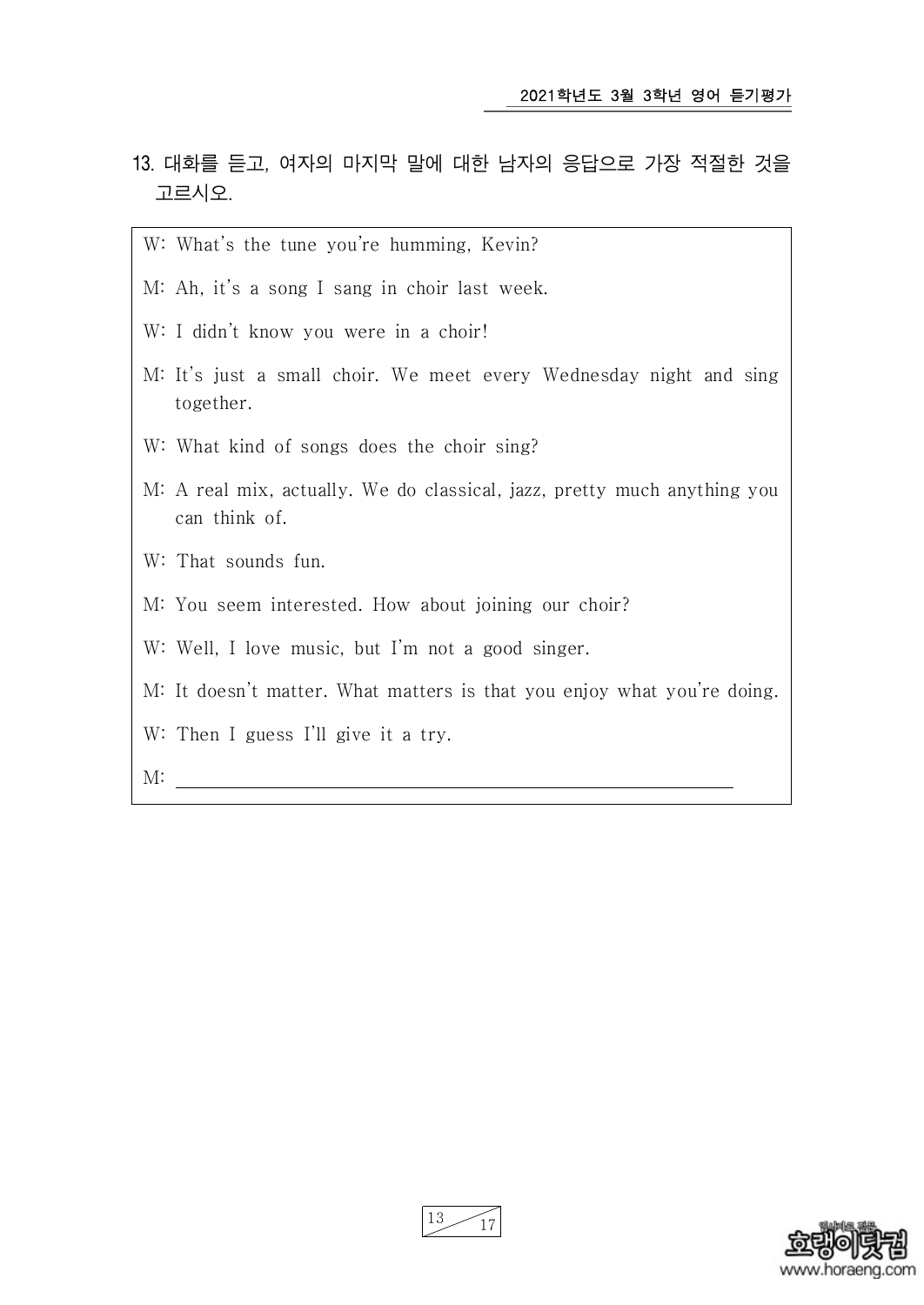- 14. 대화를 듣고, 남자의 마지막 말에 대한 여자의 응답으로 가장 적절한 것을 고르시오.
	- W: Hi, Lucas. How's it going?
	- M: Not bad, Sarah. Do you have any special plans for this weekend?
	- W: Yes, I'm going to visit my grandparents' farm. They're short-handed, especially at harvest time.
	- M: You mean you're going to do some farm work?
	- W: That's right.
	- M: What are you doing there?
	- W: Well, I'm going to pick apples. If we don't pick them in time, we won't get a good price for them.
	- M: I see. I want to have a chance to pick apples.
	- W: Really? Why don't you come along with me this weekend?
	- M: I've never done any farm work, but I'd love to.
	- W:



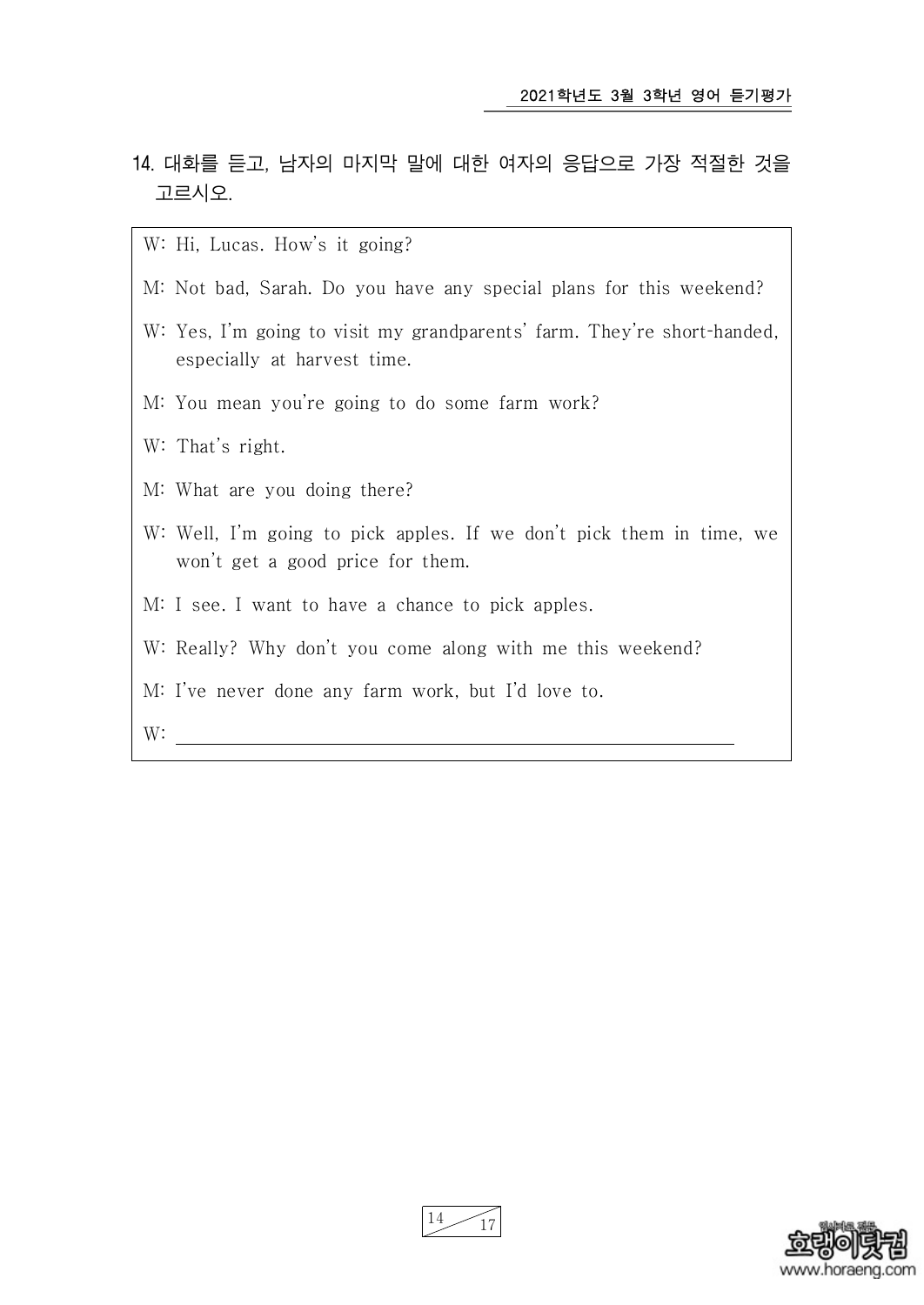- 15. 다음 상황 설명을 듣고, Katrina가 Simon에게 할 말로 가장 적절한 것을 고 르시오.
	- M: Katrina and Simon are close friends in the neighborhood. Recently, they enjoy riding bicycles together. But Katrina often notices Simon's careless behavior while riding a bicycle. Although he is good at riding, there are some occasions where he almost falls over because he sometimes rides with his hands off the handlebars. Furthermore, he often uses his smartphone while riding. Katrina is worried that such behavior may lead to a serious accident. So, Katrina wants to give Simon some safety advice. In this situation, what would Katrina most likely say to Simon?

Katrina:



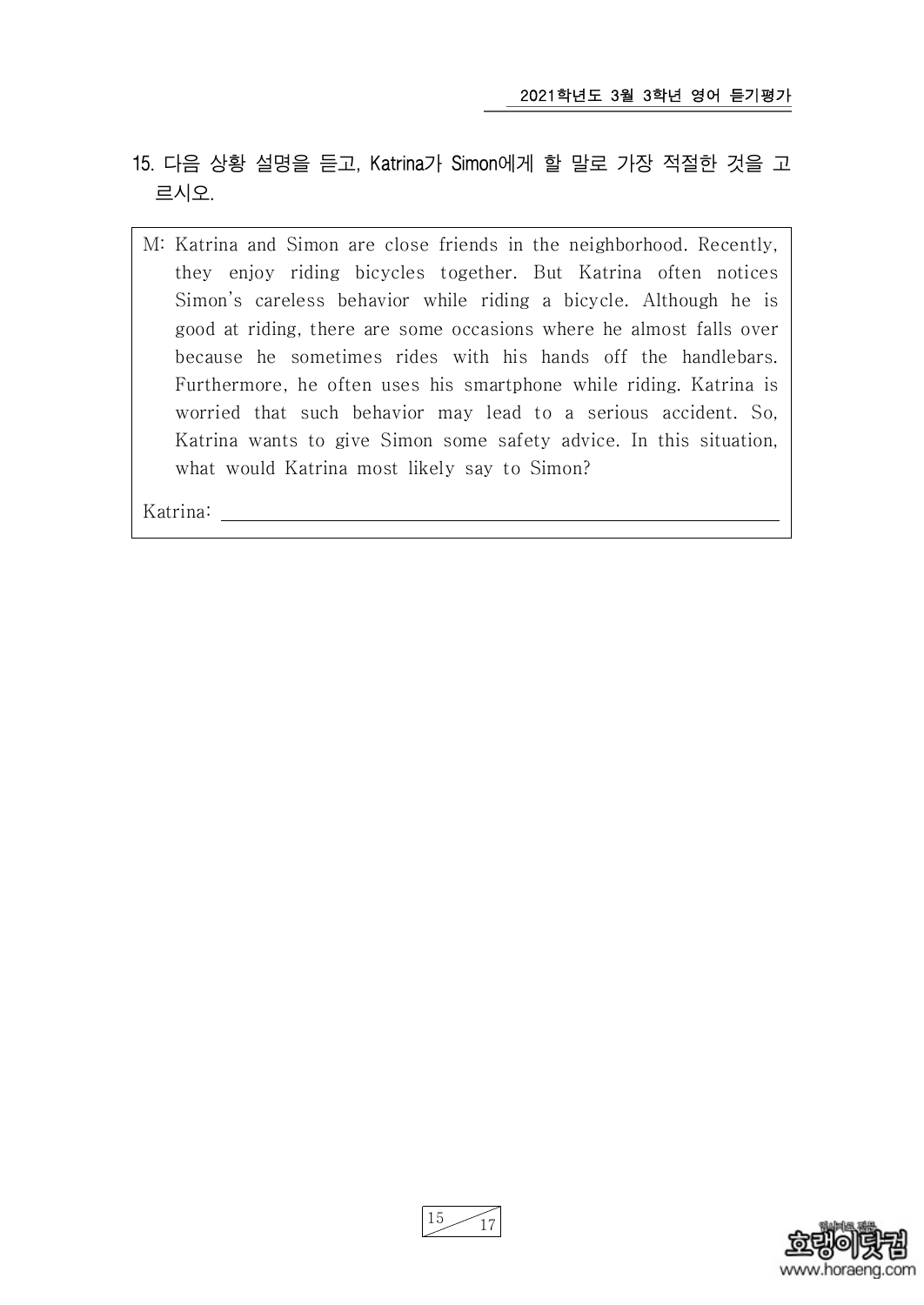16번부터 17번은 두 번 들려줍니다.

[16 ~ 17] 다음을 듣고, 물음에 답하시오.

W: Okay, students. We just talked about idiomatic expressions related to color. As you know, idioms are creative descriptions. We use them to share an idea or feeling. Now, let's learn some animal idioms in English. The first idiom is "at a snail's pace," which means moving very slowly. This idiom is easy to understand because we all know how slowly snails move. The next one, "hold your horses," is a common way of telling someone to wait or slow down. If someone says "hold your horses," they're telling you to "wait a minute." And children often hear from their parents, "I'm watching you like a hawk." This expression is often used to make sure that someone doesn't misbehave or make a mistake. The last idiom is "I'll be a monkey's uncle." People use this expression when something unexpected or unlikely happens. It's used in a comical way. These idioms may be confusing at first, but once you learn them, you'll have a fun new way of talking.

## 16. 여자가 하는 말의 주제로 가장 적절한 것은?